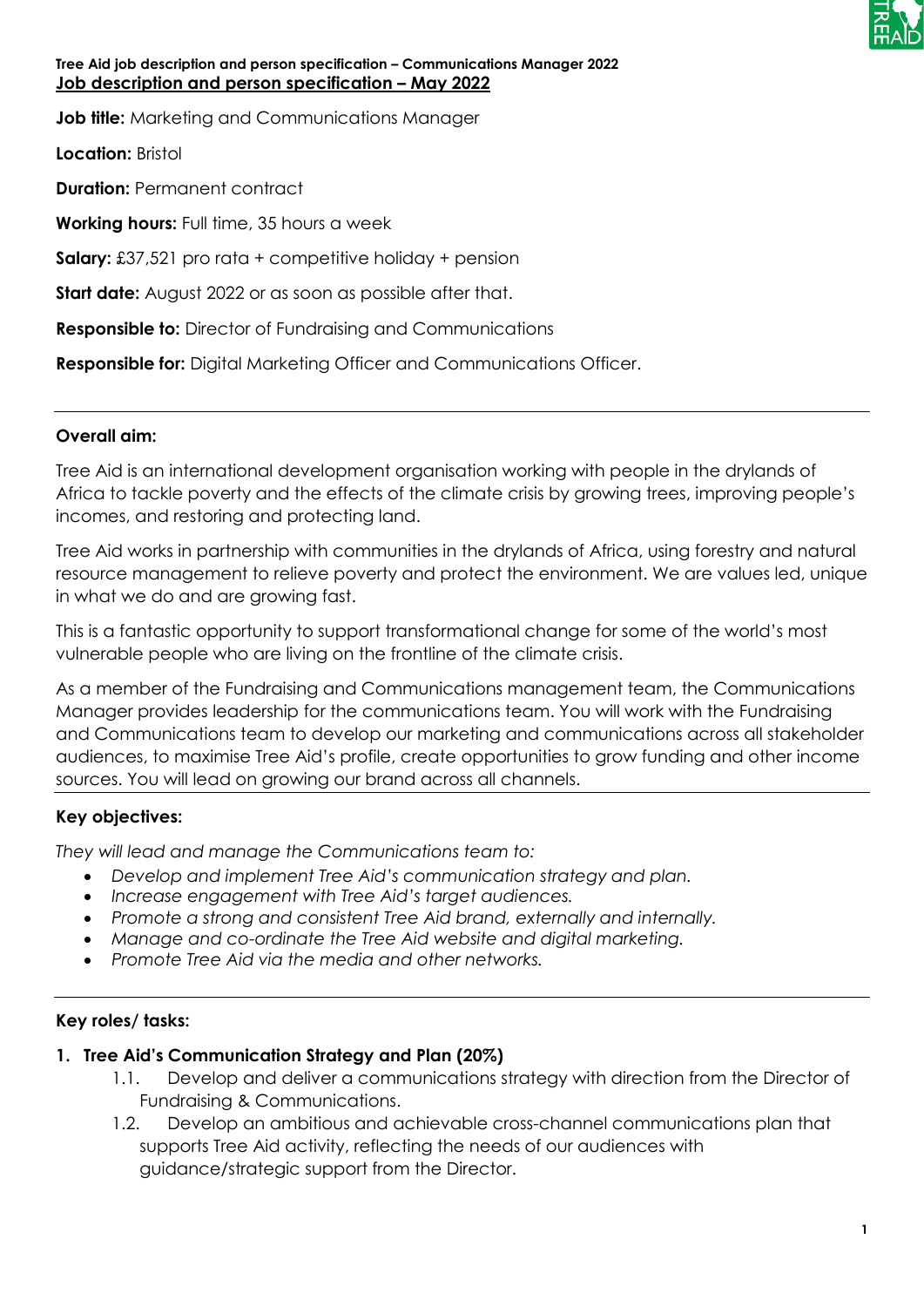

## **Tree Aid job description and person specification – Communications Manager 2022**

- 1.3. Support and lead the Communications team to deliver on annual plans and targets, closely monitoring and refining activity.
- 1.4. Agree on objectives and KPIs for all activities, ensuring that relevant metrics are measured, monitored and reported to establish campaign effectiveness.
- 1.5. Manage the communications budget and monitor spend to financial investment is used effectively and appropriately.
- 1.6. Engage with key internal and external stakeholders, including leading the Communications Working Group, to deliver the Communications strategy.
- 1.7.Contribute to organisation-wide planning and strategy.

# **2. Audiences, messaging and brand (20%)**

With support from the Communications Officer:

- 2.1. Work with the Director of Fundraising & Communications to lead on managing Tree Aid brand, key messaging and tone of voice development to support Tree Aid's mission, values and objectives.
- 2.2. Improve audience insight through research, donor data and analytics. Agree target audiences with your Director and develop effective strategies to improve audience engagement levels and supporter journeys.
- 2.3. Grow our brand awareness and strengthen our brand identity by delivering ideas and concepts that set us apart, creating a strong position for our sector growth and recognition.
- 2.4. Support the Director of Fundraising & Communications to oversee all of Tree Aid's communications channels including print, the website and social media and ensure appropriate sign off processes are followed.
- 2.5. Ensure that all Tree Aid staff are able to communicate Tree Aid's mission, impact and ways of working confidently and with conviction.

# **3. Website, content and digital marketing (20%)**

With support from Digital Marketing Officer and Communications Officer:

- 3.1. Lead in creating and producing a wide variety of materials including the Annual Report, learning papers, policy and impact reports.
- 3.2. Manage and lead content gathering trips, the production of case studies, blogs, photography, film and other content to support the promotion of Tree Aid.
- 3.3. Manage the Tree Aid website to maximise engagement. Ensure the website is effective at promoting Tree Aid's projects and fundraising opportunities. Improve the journey of our audiences to increase loyalty and income.
- 3.4. Use social media and other digital marketing to engage support for Tree Aid from key audiences.
- 3.5. Work with fundraising colleagues to deliver digital fundraising and engagement campaigns.
- 3.6. Work with the policy and advocacy team to communicate our impact, to encourage new partnerships and promote Tree Aid as experts in our field.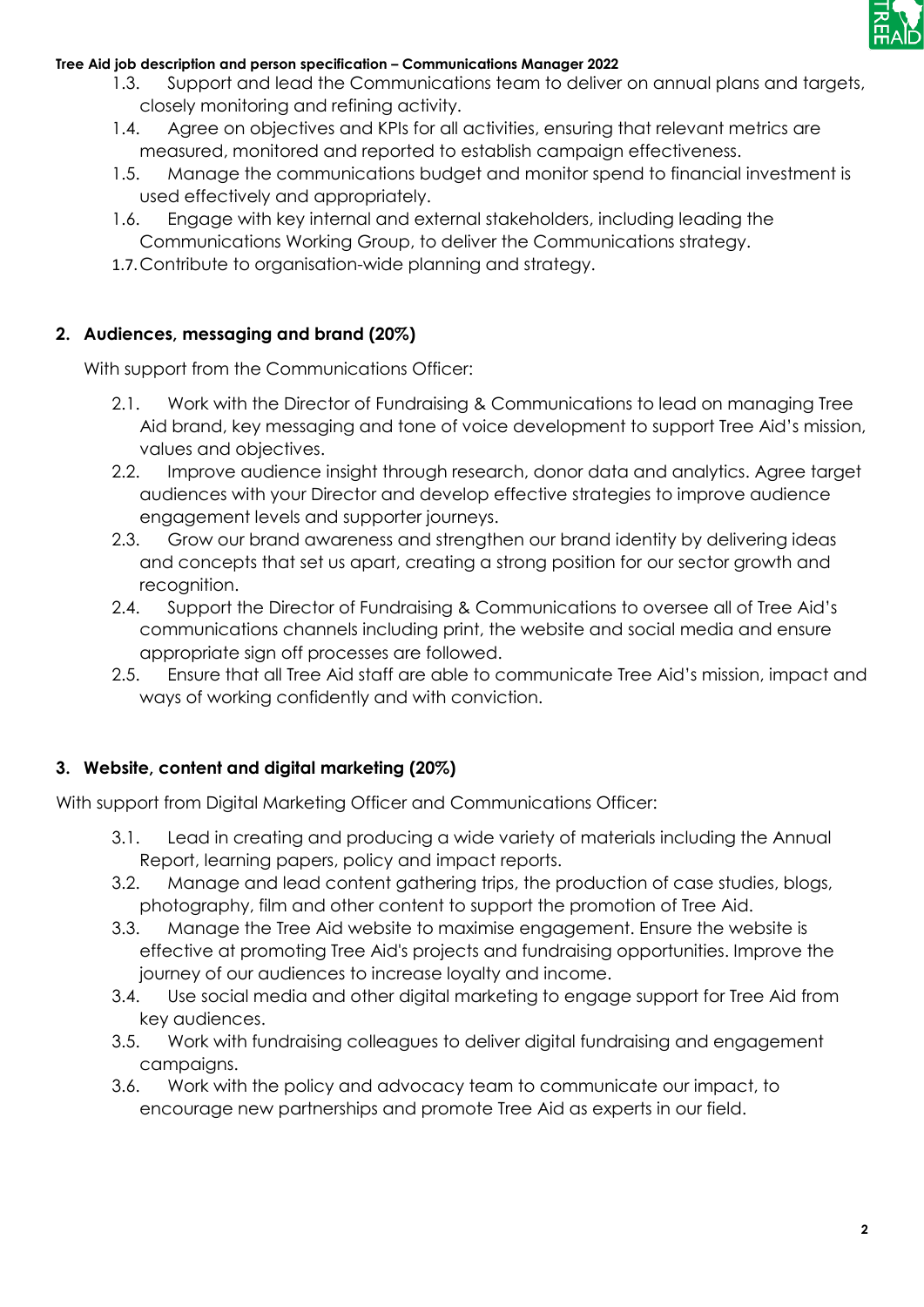

## **4. PR and media (30%)**

- 4.1. Develop relationships with journalists to promote Tree Aid and be the key point of contact for the media.
- 4.2. Secure media stories and features. Develop newsworthy content in conjunction with programmes and fundraising teams.
- 4.3. Monitor and share reports of media coverage to relevant Tree Aid staff and trustees.
- 4.4. Work with the wider Tree Aid team (including supporters, trustees and advisors) to engage their networks in support of Tree Aid.
- 4.5. Lead on developing materials and content for Tree Aid celebrity supporters. Work with the Director to cultivate these relationships.

## **5. People management (10%)**

- 5.1. Lead the communications team by holding regular meetings, managing work streams and developing team skills and knowledge. Build a culture which strives for continual improvement and encourages openness, collaboration and trust.
- 5.2. Undertake regular one-to-one sessions to ensure performance targets are met and professional skills are developed on an ongoing basis plus the completion of mid-year and annual appraisals.
- 5.3. Manage volunteers as necessary

## **6. Other**

- 6.1. Keep abreast of governance requirements relevant to all communications activity including but not limited to the Charities Act, Fundraising Regulator, Institute of Fundraising Code of Practice and General Data Protection Regulation.
- 6.2. Understand developments and best practice within the sector to support innovation, enabling us to adopt new marketing tools and techniques and drive data driven transformation.
- 6.3. Carry out other tasks and duties as required, to support colleagues across Tree Aid.

## **Person specification:**

## **Personal Qualities**

- A passion for, and commitment to, international development and to issues affecting rural communities in dryland Africa.
- Alignment with Tree Aid's vision, mission and values.

## **Knowledge and experience**

- Proven track record of leading and developing a team.
- Thorough understanding of communications with experience of developing brand and messaging.
- Experience of managing international content gathering trips, working closely with in country teams.
- Experience of producing excellent communications. Excellent writing skills, with a passion for creating engaging & creative content
- Experience of delivering communication objectives through digital technology.
- Demonstrable track record of securing high level media coverage
- Track record of communications success and building relationships.